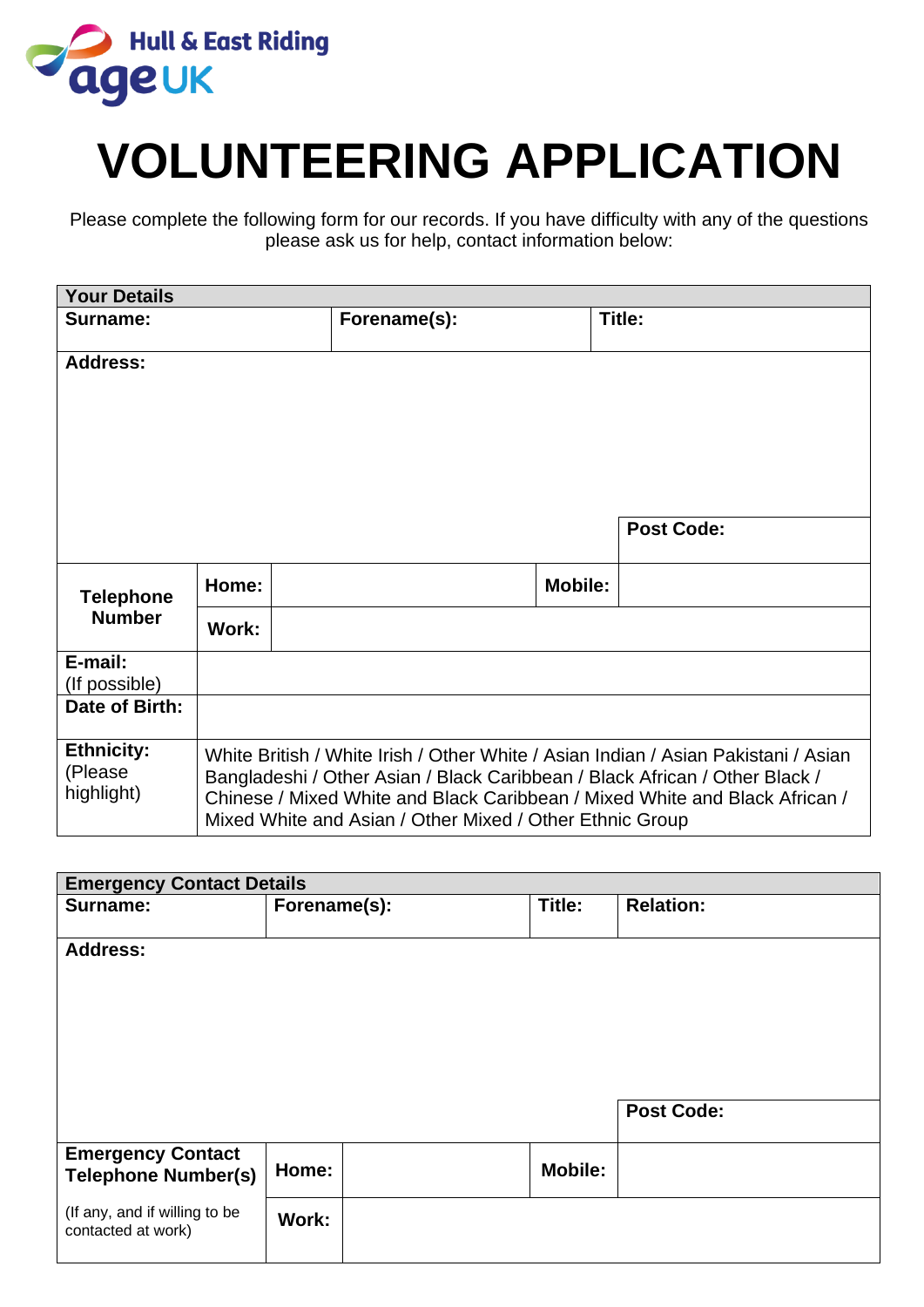| <b>Your Background</b>                                                                  |
|-----------------------------------------------------------------------------------------|
| Have you any experience or training which might be useful to your voluntary role?       |
|                                                                                         |
|                                                                                         |
|                                                                                         |
|                                                                                         |
|                                                                                         |
|                                                                                         |
|                                                                                         |
|                                                                                         |
|                                                                                         |
|                                                                                         |
|                                                                                         |
|                                                                                         |
|                                                                                         |
| Have you any disabilities or particular health issues that the organisation needs to be |
| aware of?                                                                               |
|                                                                                         |
|                                                                                         |
|                                                                                         |
|                                                                                         |
|                                                                                         |
|                                                                                         |
|                                                                                         |
|                                                                                         |
|                                                                                         |
| <b>Hobbies and interests?</b>                                                           |
|                                                                                         |
|                                                                                         |
|                                                                                         |
|                                                                                         |
|                                                                                         |
|                                                                                         |
|                                                                                         |
|                                                                                         |
|                                                                                         |
| How did you hear about Age UK Hull & East Riding?                                       |
|                                                                                         |
|                                                                                         |
|                                                                                         |
|                                                                                         |
|                                                                                         |
|                                                                                         |
|                                                                                         |
|                                                                                         |
|                                                                                         |
| Why would you like to volunteer for Age UK Hull & East Riding?                          |
|                                                                                         |
|                                                                                         |
|                                                                                         |
|                                                                                         |
|                                                                                         |
|                                                                                         |
|                                                                                         |
|                                                                                         |
|                                                                                         |
|                                                                                         |
|                                                                                         |
|                                                                                         |
|                                                                                         |
|                                                                                         |
|                                                                                         |
| Do you have a background in the armed forces?                                           |
| YES / NO                                                                                |
|                                                                                         |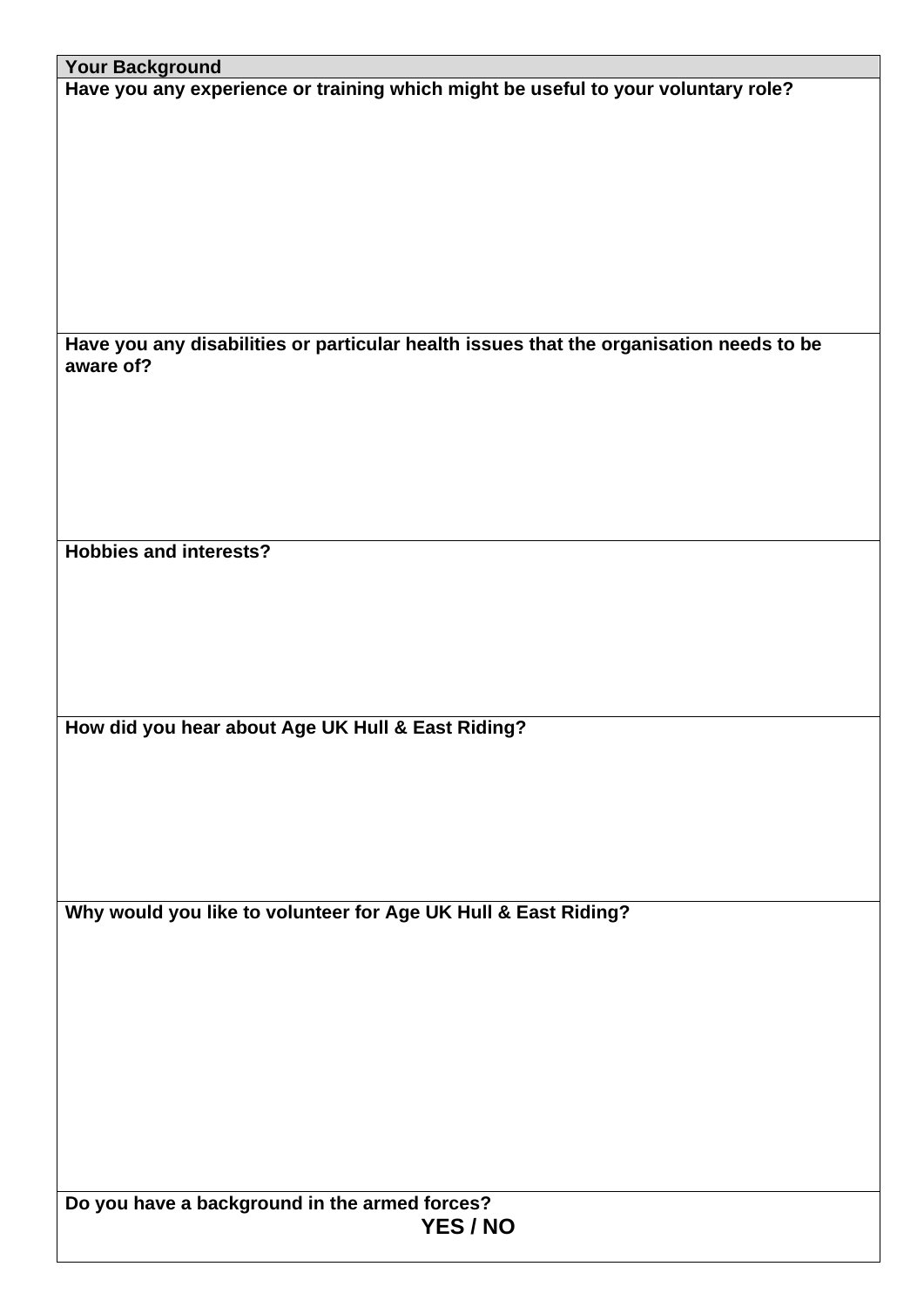## **Your Volunteering Choices**

## **Would you able to offer your services in any of the following:**

Please select from the voluntary roles below in preference order. If you're preferred choice is unavailable at the moment, multiple role choices (up to 3) will allow us to provide an alternative until your preferred role becomes available.

| <b>Volunteer Roles</b>            | <b>Preference</b><br>e.g. $1,2,3$ |
|-----------------------------------|-----------------------------------|
| <b>Befriending Telephone</b>      |                                   |
| <b>Befriending Home visiting</b>  |                                   |
| <b>Information &amp; Advice</b>   |                                   |
| Day Opportunities / Social Groups |                                   |
| <b>Telephone / Clerical</b>       |                                   |
| <b>Fundraising</b>                |                                   |

**What days and times would you be available to Volunteer?** Any time you can give, however little, will be greatly appreciated.

**Disclosure and Barring Service (DBS) Checks**

As a requirement of the organisation, prior to commencement of your voluntary role with Age UK Hull & East Riding, you will be required to complete a DBS Check.

# **YES / NO**